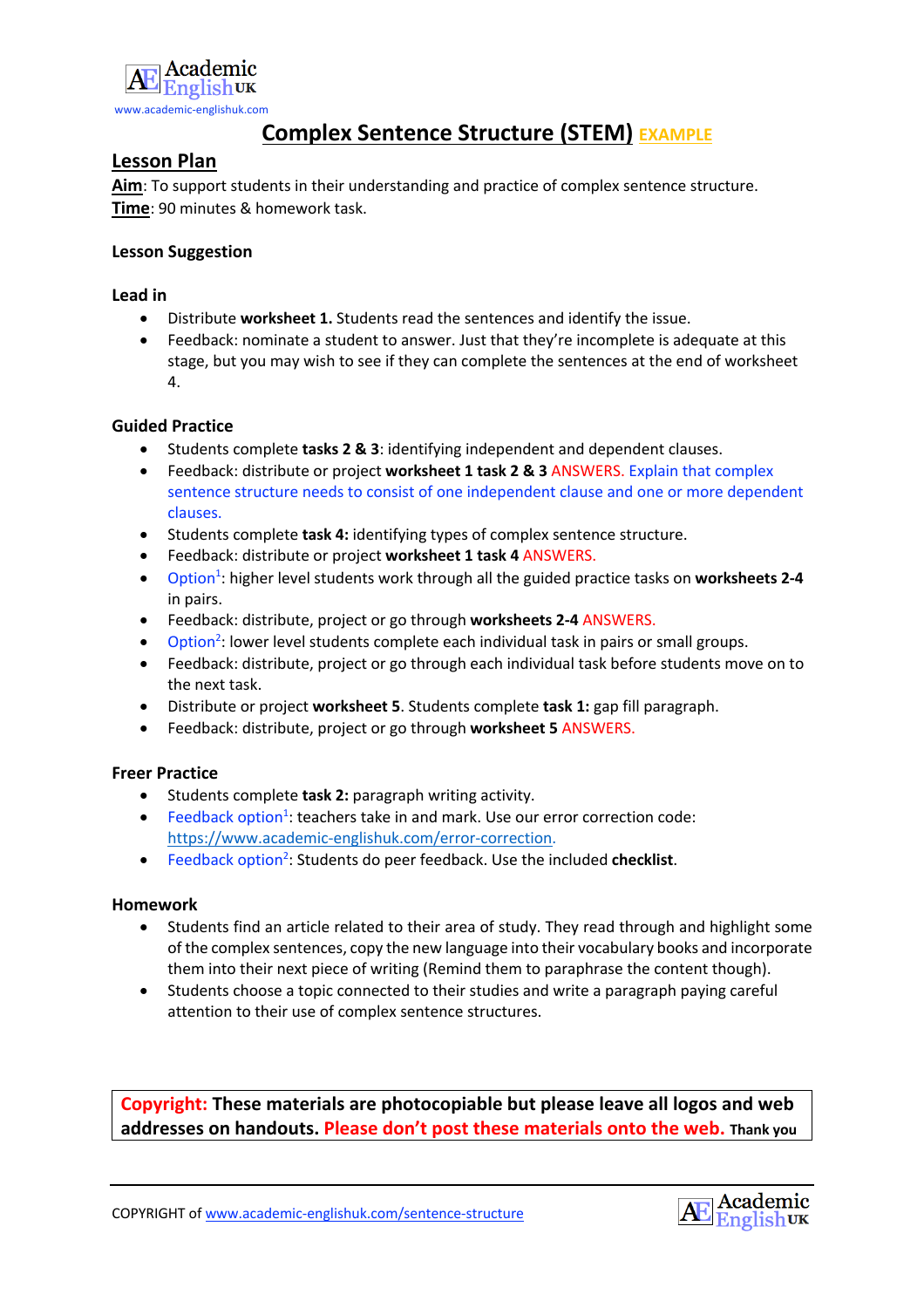

# **Worksheet 1: Complex Sentence Structure**

### **Task 1**

- Look at the three clauses below and discuss with your partner what the issue is.
- i. Although structural engineers rely on geometries to design buildings.
- ii. Because XXXXXXXXXXXXXXXXXXXXXXXXXXXXXX different places.
- iii. Equilateral and isosceles which are types of triangles.

#### **Task 2**

• Match the two types of clauses to their meanings, and then decide which one connects to the three clauses in the previous exercise.

|     | <b>Clause</b>      |    | <b>Meaning</b>                    |  |  |
|-----|--------------------|----|-----------------------------------|--|--|
|     | Dependent clause   | Α. | This clause<br>is a               |  |  |
|     |                    |    | complete sentence.                |  |  |
| ii. | Independent clause | В. | This clause<br>and                |  |  |
|     |                    |    | cannot stand alone in a sentence. |  |  |



#### **Task 3**

• Match the two types of clauses to their examples.

|     | <b>Clause</b>      |    | <b>Example</b>                                 |  |  |
|-----|--------------------|----|------------------------------------------------|--|--|
|     | Dependent clause   | Α. | Which involves<br>and structures.              |  |  |
| ji. | Independent clause | В. | The chemical DNA was first discovered in 1869. |  |  |



#### **Task 4**

• There are three types of complex sentence structure. Can you match each type to their examples?

|      | Type             |    | Example                                                                                                  |  |      |  |
|------|------------------|----|----------------------------------------------------------------------------------------------------------|--|------|--|
| . .  | Adverbial clause | Α. | SUKI AI which is a clinical voice assistant can support<br>medical professions with diagnosis and admin. |  |      |  |
| ii.  | Adjective clause | В. | Those                                                                                                    |  | will |  |
|      |                  |    | increase by 21%.                                                                                         |  |      |  |
| iii. | Noun clause      | J. | Provided                                                                                                 |  | will |  |
|      |                  |    | continue to trade.                                                                                       |  |      |  |

|--|--|--|

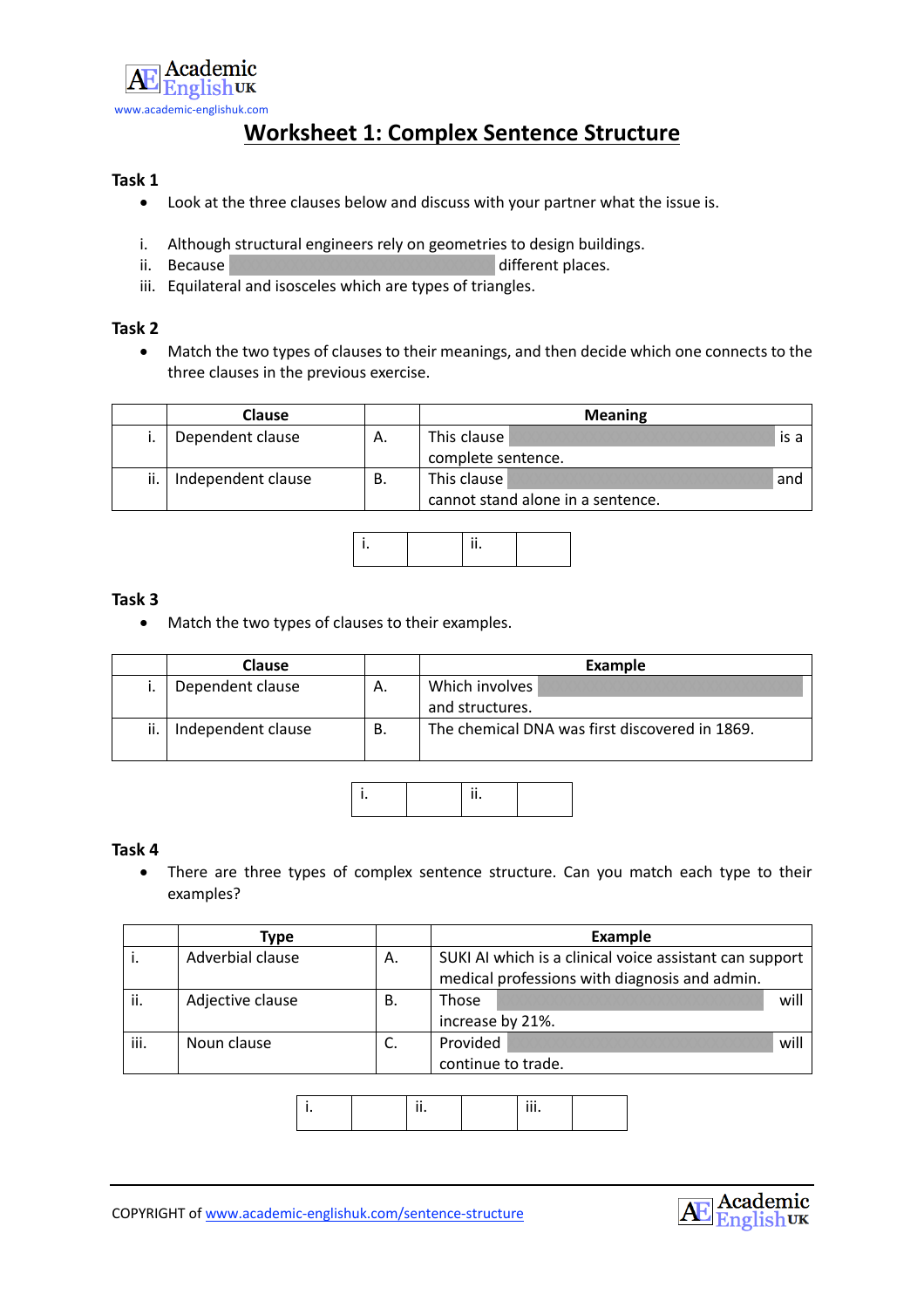

# **Worksheet 2: Adverbial Clauses**

#### **Task 1**

• The following subordinate conjunctions are used to form adverbial clauses. Categorize them according to their functions, and then compare with a partner when you've finished.

| *when *where *after */ | $*$ since $*$                               | l *while *such + noun *l | *before *          |
|------------------------|---------------------------------------------|--------------------------|--------------------|
| *as *once *            | $_1$ *wherever * the $\mathord{\mathsf{I}}$ |                          | *as if *everywhere |
| *as though *just as *  | $\mathbb{I}^*$ in order that $\mathbb{I}$   | *so + adverb/            | *even*             |
|                        | *by the                                     |                          |                    |

| <b>Function</b> | Conjunction | <b>Function</b> | Conjunction |
|-----------------|-------------|-----------------|-------------|
| Reason          |             | Time            |             |
|                 |             | Place           |             |
| Purpose         |             |                 |             |
|                 |             | Concession      |             |

#### **Task 2**

- Select the most appropriate subordinate conjunction in the following sentences.
- i. As/while 200 zettabytes of data will be stored worldwide by 2025, there is a real threat of our personal information ending up in the wrong hands.
- ii. Bats always XXXXXXXXXXXXXXXXXXXXXXXXXXXXX a cave.
- iii. The number of IoT platforms has doubled since/after Amazon
- iv. XXXXXXXXXXXXXXXXXXXXXXXX /because the moon does not orbit the earth in a perfect circle.
- v. Although/as soon as elephants are

#### **Task 3**

- Complete the gaps in the sentences with a subordinate conjunction from task 1.
- i. **Example 20** more employees are sharing more data remotely, the number of security spots have increased.
- ii. XXXXXXXXXXXXXXXXXXXXXXX offshore the much higher wind speed can generate more energy. iii. the layers of XXXXXXXXXXXXXXXXXXXXXXXXXXXXXXXXXXXXXX each other, it becomes a superconductor.
- iv. the plastic is collected, XXXXXXXXXXXXXXXXXXXXXXXXXXXXXXXXXXXX, and melted into pellets for resale.
- v. Mould grows

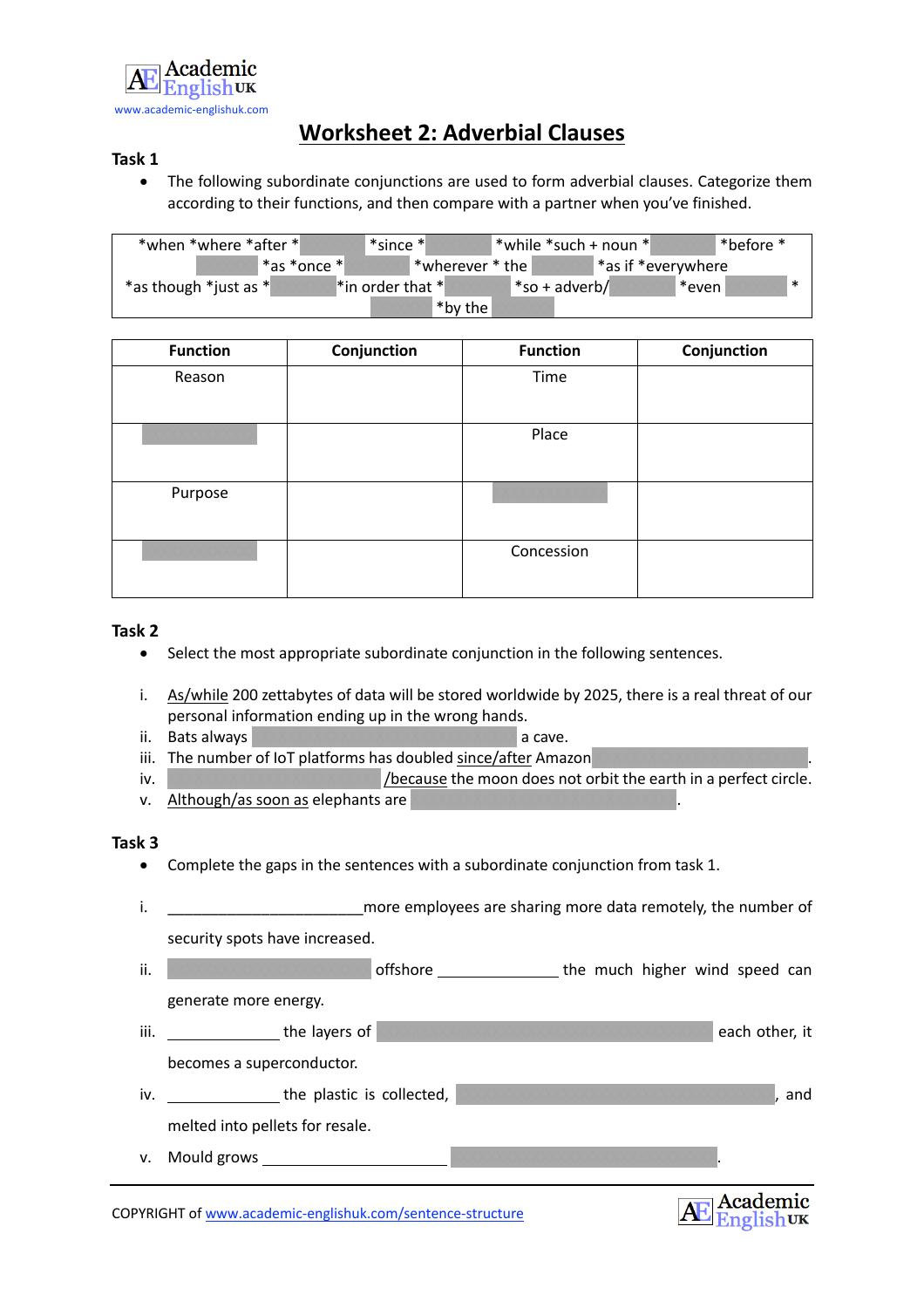

#### **Task 4**

• Complete the following sentences in a way that is logical.

| ii.     | Shredded                                          |
|---------|---------------------------------------------------|
| iii. As |                                                   |
|         | iv. Lithium batteries have become<br>devices that |
| V.      | Even if it                                        |

#### **Language Focus**

Adverbial clauses are dependent clauses and are connected to an independent clause to form a complex sentence. Either the dependent or independent clause can come first in the sentence, but a comma must be used to separate the clauses if the dependent adverbial clause is fronted.



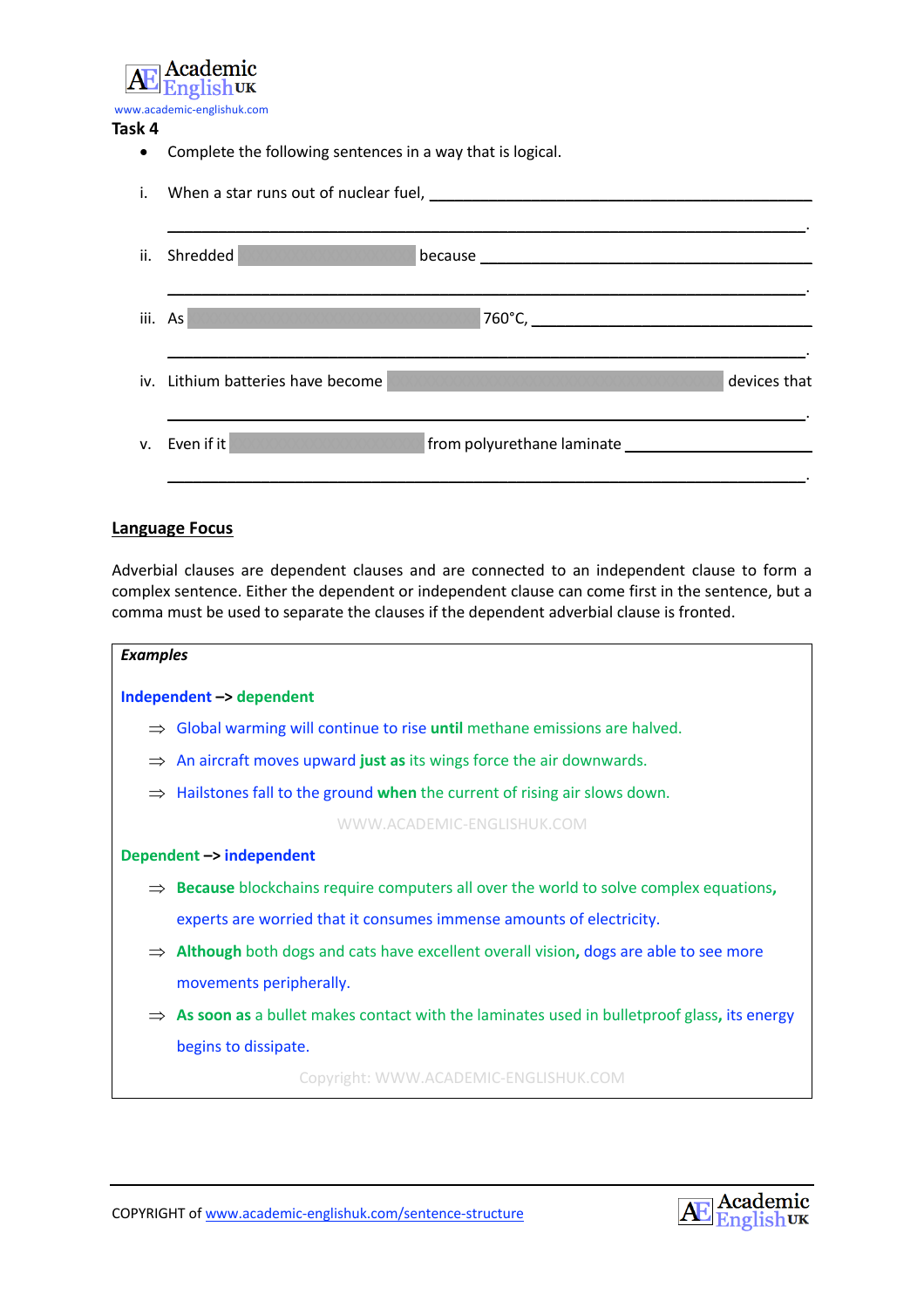

# **Worksheet 3: Adjective (Relative) Clauses**

# **Task 1**

• There are five relative pronouns in English. Do you know what they are? Tell your partner.

#### **Task 2**

• There are two types of adjective clauses. Can you match each type with its explanation and example?

|     | <b>Adjective Clause</b> |          |           | <b>Explanation</b>                |    | <b>Example</b>            |
|-----|-------------------------|----------|-----------|-----------------------------------|----|---------------------------|
| ۱.  | Defining                | relative | А.        | the                               | Χ. | AI is predicted to reduce |
|     | clause                  |          |           | noun. No commas are needed.       |    |                           |
|     |                         |          |           |                                   |    | 22%, which would save a   |
|     |                         |          |           |                                   |    |                           |
|     |                         |          |           |                                   |    | for all parties.          |
| ii. | Non-defining relative   |          | <b>B.</b> | This is not necessary to identify | Υ. | Banks which offer all the |
|     | clause                  |          |           |                                   |    |                           |
|     |                         |          |           | information.<br>Commas<br>are     |    | as virtual banks, branch- |
|     |                         |          |           | needed.                           |    |                           |
|     |                         |          |           |                                   |    |                           |

|--|

#### **Task 3**

- Reorder the words to make defining relative clauses.
- i. can save the user much money which allows homeowners to control appliances, lighting and other devices from their phone a smart home.

\_\_\_\_\_\_\_\_\_\_\_\_\_\_\_\_\_\_\_\_\_\_\_\_\_\_\_\_\_\_\_\_\_\_\_\_\_\_\_\_\_\_\_\_\_\_\_\_\_\_\_\_\_\_\_\_\_\_\_\_\_\_\_\_\_\_\_\_\_\_\_\_\_\_\_

\_\_\_\_\_\_\_\_\_\_\_\_\_\_\_\_\_\_\_\_\_\_\_\_\_\_\_\_\_\_\_\_\_\_\_\_\_\_\_\_\_\_\_\_\_\_\_\_\_\_\_\_\_\_\_\_\_\_\_\_\_\_\_\_\_\_\_\_\_\_\_\_\_\_\_

| ii. | are more at risk of people<br>developing osteoporosis. |                                             | enough calcium                                                                                                                                                                                                                                                                                                                                                                                                                                                                  |
|-----|--------------------------------------------------------|---------------------------------------------|---------------------------------------------------------------------------------------------------------------------------------------------------------------------------------------------------------------------------------------------------------------------------------------------------------------------------------------------------------------------------------------------------------------------------------------------------------------------------------|
|     | iii. to publicly report UK companies                   | by law and with an annual turnover of £36m. | employees                                                                                                                                                                                                                                                                                                                                                                                                                                                                       |
|     | iv. whose levels of PM2.5                              |                                             | are located in India.                                                                                                                                                                                                                                                                                                                                                                                                                                                           |
|     |                                                        |                                             | $\overline{\phantom{a}}$ $\overline{\phantom{a}}$ $\overline{\phantom{a}}$ $\overline{\phantom{a}}$ $\overline{\phantom{a}}$ $\overline{\phantom{a}}$ $\overline{\phantom{a}}$ $\overline{\phantom{a}}$ $\overline{\phantom{a}}$ $\overline{\phantom{a}}$ $\overline{\phantom{a}}$ $\overline{\phantom{a}}$ $\overline{\phantom{a}}$ $\overline{\phantom{a}}$ $\overline{\phantom{a}}$ $\overline{\phantom{a}}$ $\overline{\phantom{a}}$ $\overline{\phantom{a}}$ $\overline{\$ |



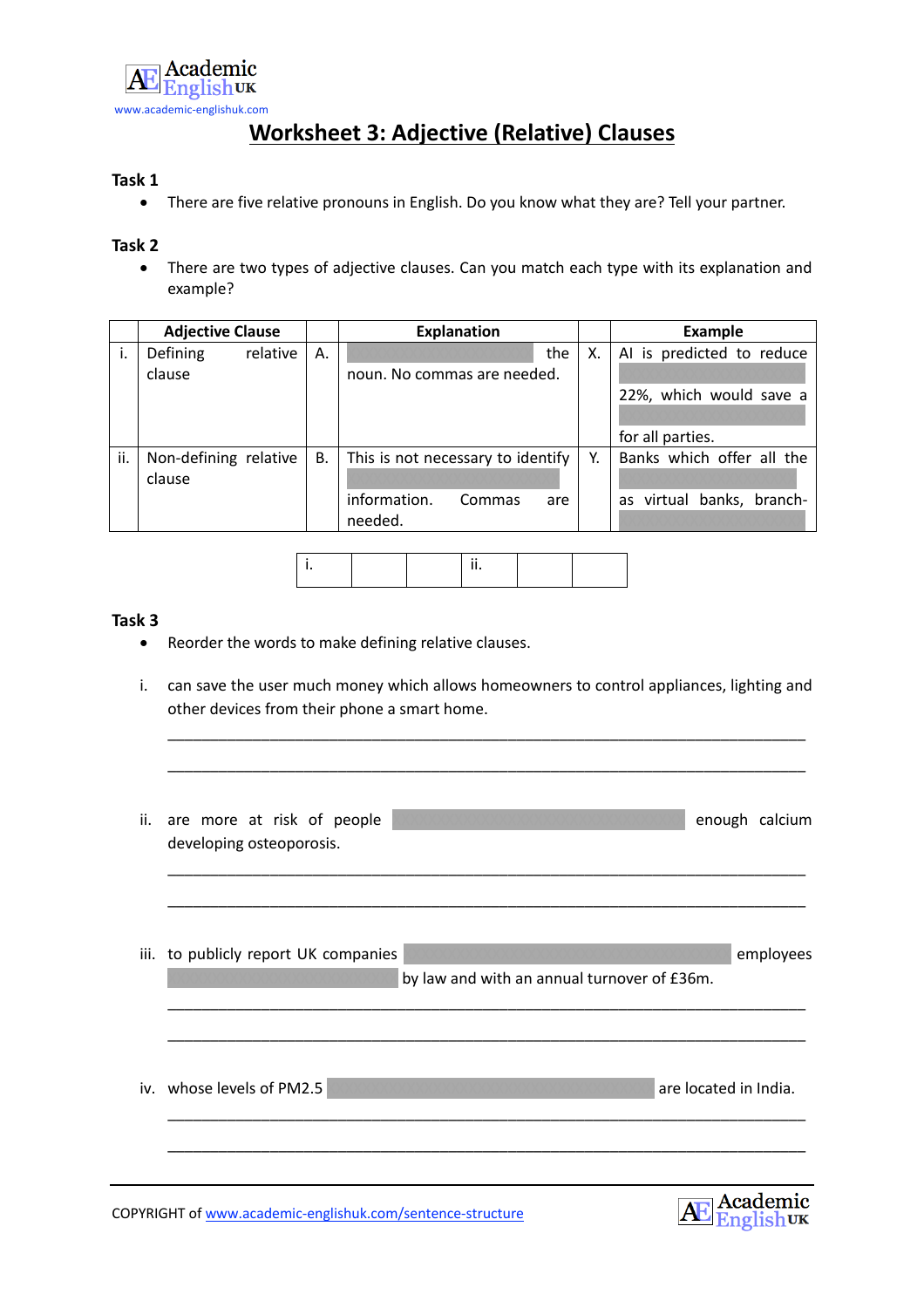

| v.                  | were not warned of pregnant<br>who were prescribed.                                                                        | thalidomide |
|---------------------|----------------------------------------------------------------------------------------------------------------------------|-------------|
| Task 4<br>$\bullet$ | Add a non-defining relative clause to the following sentences.                                                             |             |
| i.                  | Machine-to-machine (M2M) technology will enable sensors to monitor patients' health on<br>their return home from hospital. |             |
| ii.                 | items.<br>Apple AirTags are                                                                                                |             |
|                     | boats instead.<br>iii. Local fishermen                                                                                     |             |
|                     | iv. Binder 3D<br>printing.                                                                                                 |             |
| v.                  | Nigeria has<br>twenty years.                                                                                               |             |

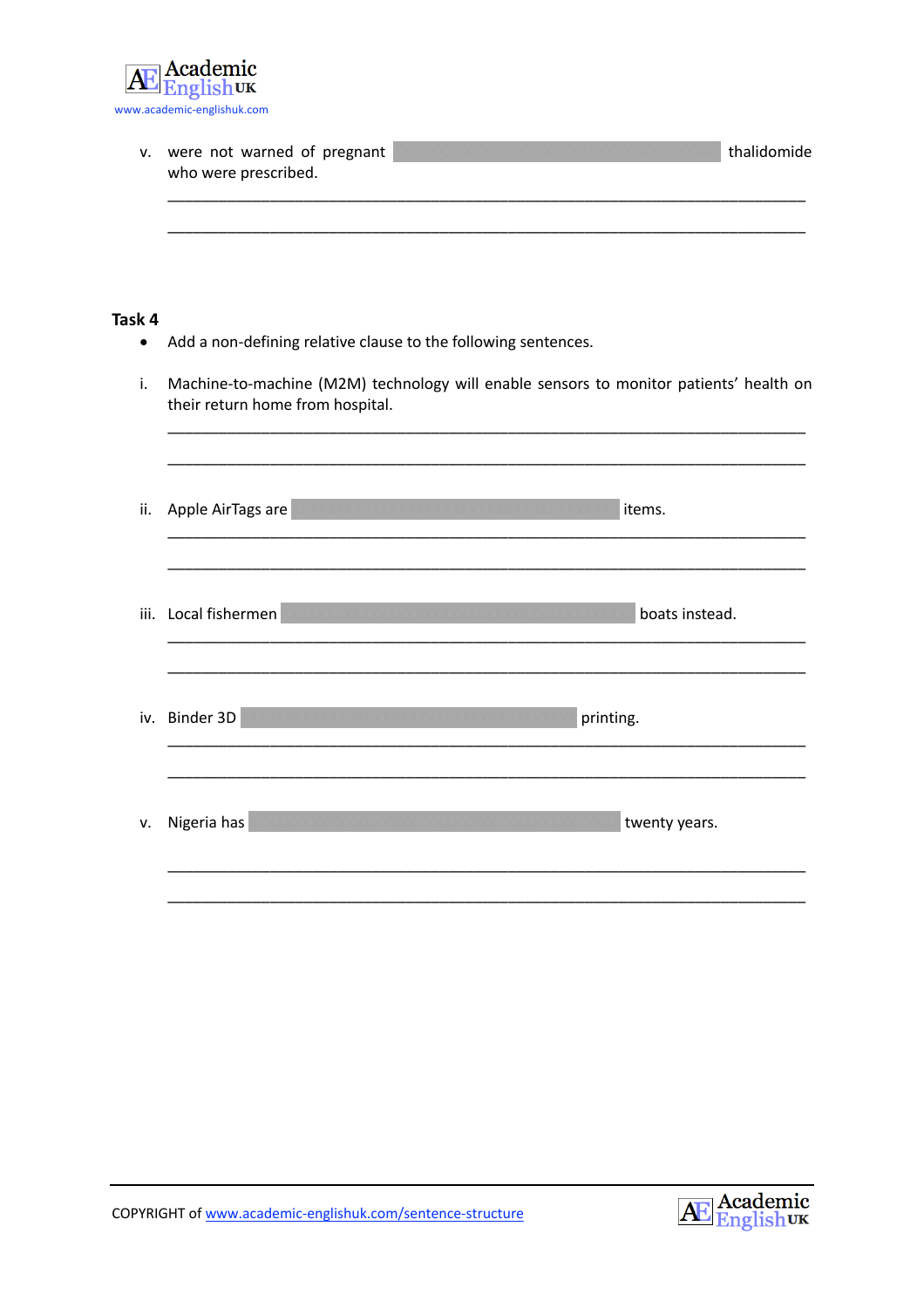

# **Worksheet 4: Noun Clauses**

### **Task 1**

• There are three types of noun clauses. Can you match each type with its example?

|      | <b>Noun Clause</b> |    | <b>Example</b>                                                         |             |  |
|------|--------------------|----|------------------------------------------------------------------------|-------------|--|
|      | That clauses       | Α. | Researchers have described how a new bacterium can feed on<br>plastic. |             |  |
| ji.  | Wh-clauses         | В. | Genetic<br>Mars.                                                       | to colonize |  |
| iii. | If clauses         |    | Scientists<br>heat by 2070.                                            |             |  |

|  |  | $\cdots$ |  |
|--|--|----------|--|
|  |  |          |  |

#### **Task 2**

- Select the best option in the sentences below to make noun clauses.
- i. Scientists have explained if/how edible water bottles work.

| ii. Researchers have shown that/what               | <b>SIX</b> |
|----------------------------------------------------|------------|
| months after their diagnosis.                      |            |
| iii. Biologists have recently discovered why/which |            |

- closest primate relatives.
- iv. Adults are more susceptible to a stroke  $w$ hy/if they are
- v. XXXXXXXXXXXXXXXXXXXXXXXXXXXXXXX sense when/where someone is about to have an epileptic seizure.

### **Task 3**

- Complete the gaps in the following sentences to make noun clauses.
- i. It is not known **inclear power can solve the climate crisis completely.**
- ii. A recent the most diverse species in the Mediterranean. iii. It has been suggested  $\Box$ behaviours in autistic children. iv. XXXXXXXXXXXXXXXXXXXXXXXXXXXXXX determined factors are likely to lead to another pandemic.
- v.  $\sqrt{X}$  v  $\sqrt{X}$  predict  $\sqrt{X}$  you are  $\sqrt{X}$

#### **Task 4**

- Identify the errors in the noun clauses. They may not all be incorrect.
- i. Biohackers believe how human beings can increase their life expectancy.
- ii. Plant species wilt and die XXXXXXXXXXXXXXXXXXXXXXXXXXXXXXXXXXXXXX increases.
- iii. The draining of a XXXXXXXXXXXXXXXXXXXXXXXXXXXXXXXXX hundreds of people.
- iv. Nutritionists at the University of Westminster have revealed how pink-coloured drinks can XXXXXXXXXXXXXXXXXXXXXXXXXXXXXX.
- v. Solar panel technicians have been able to

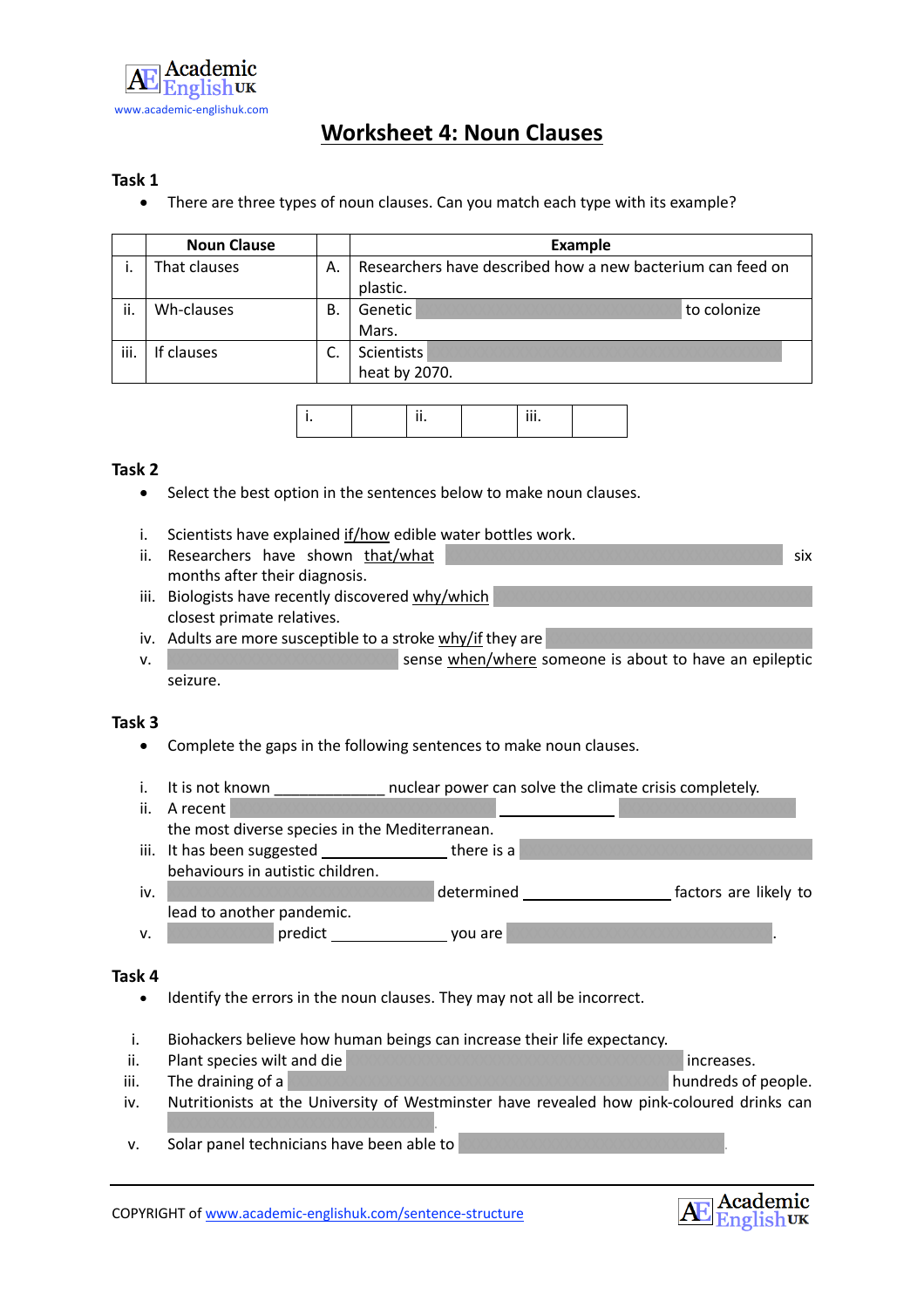

# **Worksheet 5: Complex Sentence Structure**

#### **Task 1**

• Complete the gaps in the following paragraph with words from the box. Compare with your partner when you've finished.

| if | whose                           | that | although                                              |                                    | in which                                    | which | as                                                          |
|----|---------------------------------|------|-------------------------------------------------------|------------------------------------|---------------------------------------------|-------|-------------------------------------------------------------|
|    |                                 |      |                                                       |                                    |                                             |       |                                                             |
|    | <b>Types of economies</b>       |      |                                                       |                                    |                                             |       |                                                             |
|    | It is generally believed        |      |                                                       | there are four types of economies. |                                             |       |                                                             |
|    |                                 |      |                                                       |                                    |                                             |       | commonly lie in where these economies exist and the impacts |
|    | they have. In places            |      | strongly-held                                         |                                    |                                             |       |                                                             |
|    |                                 |      |                                                       |                                    |                                             |       | in agriculture or farming, whereas in a command             |
|    | economy, is often found amongst |      |                                                       |                                    |                                             |       | in favour of a                                              |
|    |                                 |      |                                                       |                                    |                                             |       | A mixed economy combines a command system with a market     |
|    | one. This is a system           |      | laws are shaped                                       |                                    |                                             |       | and                                                         |
|    |                                 |      |                                                       |                                    | consumers, business and governments.        |       |                                                             |
|    |                                 |      | mixed system theoretically combines the advantages of |                                    |                                             |       | it is                                                       |
|    |                                 |      |                                                       |                                    | choice globally. However, this could change |       |                                                             |
|    |                                 |      | the market has too much freedom or if the             |                                    |                                             |       | control                                                     |

#### **Task 2**

• Write a paragraph on XXXXXXXXXXXXXXXXXXXXXXXX. Try and use as many complex sentences as you can.

# **Task 3**

• Swap paragraphs with a partner. Use the checklist below to give your partner some feedback.

| Has your partner?                     | Yes / No / Not Sure |
|---------------------------------------|---------------------|
| written a well-organised paragraph?   |                     |
| written clearly and concisely?        |                     |
| included adverbial clauses?           |                     |
| included adjective clauses?           |                     |
| included noun clauses?                |                     |
| made any significant language errors? |                     |

#### **Task 4**

• Make any necessary changes to your paragraph and then compare yours with the suggested model answer. How will you improve next time?

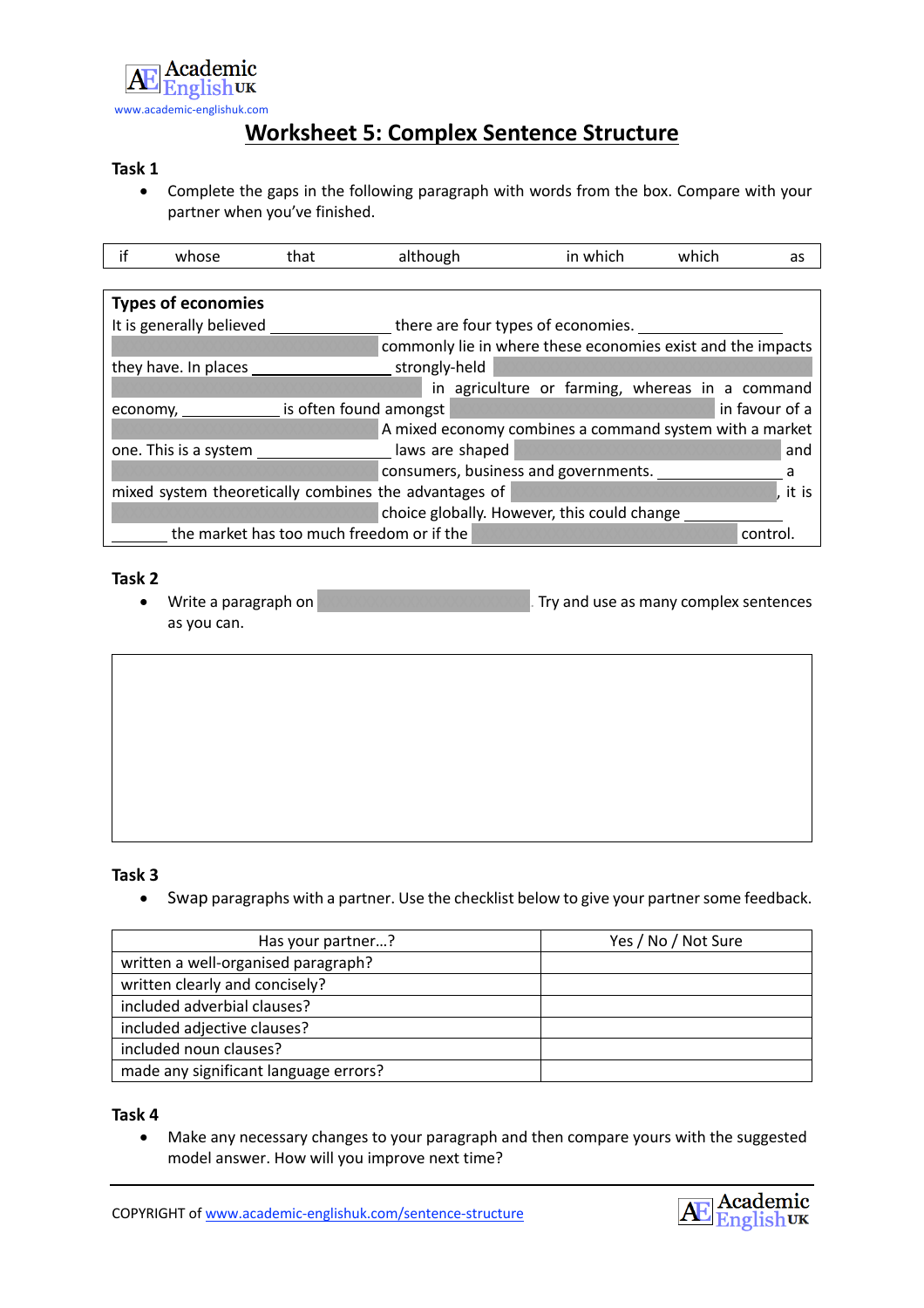

# **Homework**

# **Task 1**

• Find an XXXXXXXXXXXXXXXXXXXXXXXXXXXXXXXXX. Read through and highlight some of the complex sentences. Copy the new language into your of writing. Don't forget to paraphrase though.

### **Task 2**

• Select a topic from your subject and write a short, concise paragraph paying particular attention to your complex sentence structure.